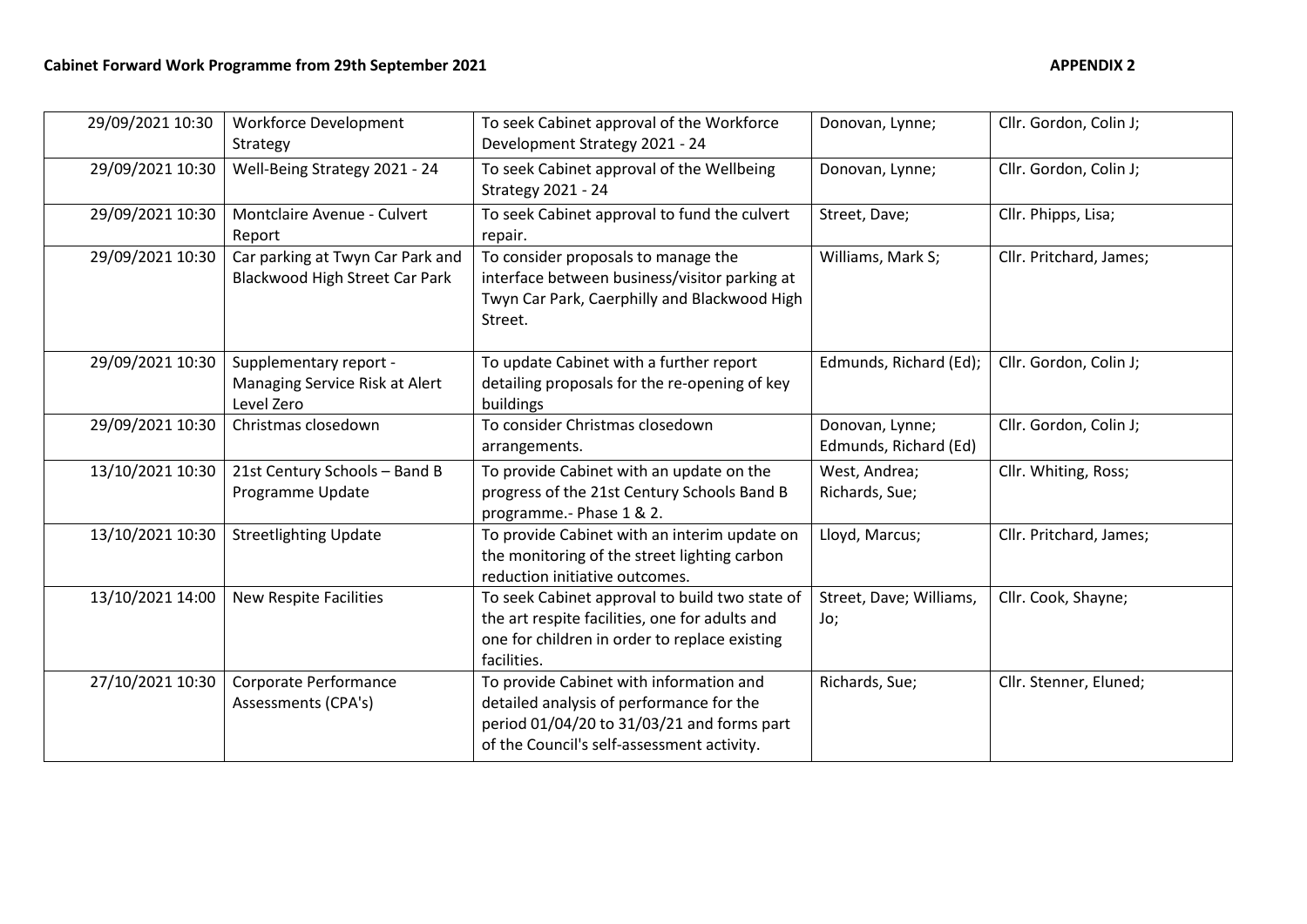| 27/10/2021 10:30 | <b>Local Housing Strategy</b>                             | To seek Cabinet approval for the acquisition<br>of the former Oakdale School site from the<br>General Fund to the HRA and the<br>development of the site by Willmott Dixon on<br>behalf of Caerphilly Homes.                                                           | Roberts-Waite, Jane;            | Cllr. Phipps, Lisa;    |
|------------------|-----------------------------------------------------------|------------------------------------------------------------------------------------------------------------------------------------------------------------------------------------------------------------------------------------------------------------------------|---------------------------------|------------------------|
| 27/10/2021 10:30 | Oakdale Housing Development                               | For Cabinet to consider the development<br>options presented by Willmott Dixon on<br>behalf of Caerphilly Homes, on the basis of<br>need and viability with regard to the site of<br>the former Oakdale Comprehensive School.                                          | Roberts-Waite, Jane;            | Cllr. Phipps, Lisa;    |
| 27/10/2021 10:30 | Annual Performance Report and<br>Corporate Plan 2018-2023 | For Cabinet to consider the Council's Annual<br>Performance Report which provides<br>information and analysis of performance<br>against the six well-being objectives for the<br>period 01/04/20 to 31/03/21.                                                          | Roberts, Ros; Richards,<br>Sue; | Cllr. Stenner, Eluned; |
| 10/11/2021 10:30 | Commercial & Investment<br>Strategy                       | For Cabinet to note the progress made<br>against the actions and success measures<br>within the strategy during the first 12 months<br>To seek an extension of an additional 12<br>months for the refresh of the Commercial &<br>Investment Strategy to November 2022. | Camp, Victoria;                 | Cllr. Stenner, Eluned; |
| 10/11/2021 10:30 | Homeless Project Plan                                     | To provide Cabinet with the Rapid Rehousing<br>and transitional plan which needs to be<br>submitted to WG by June 2022.                                                                                                                                                | Denman, Kerry; Street,<br>Dave; | Cllr. Phipps, Lisa;    |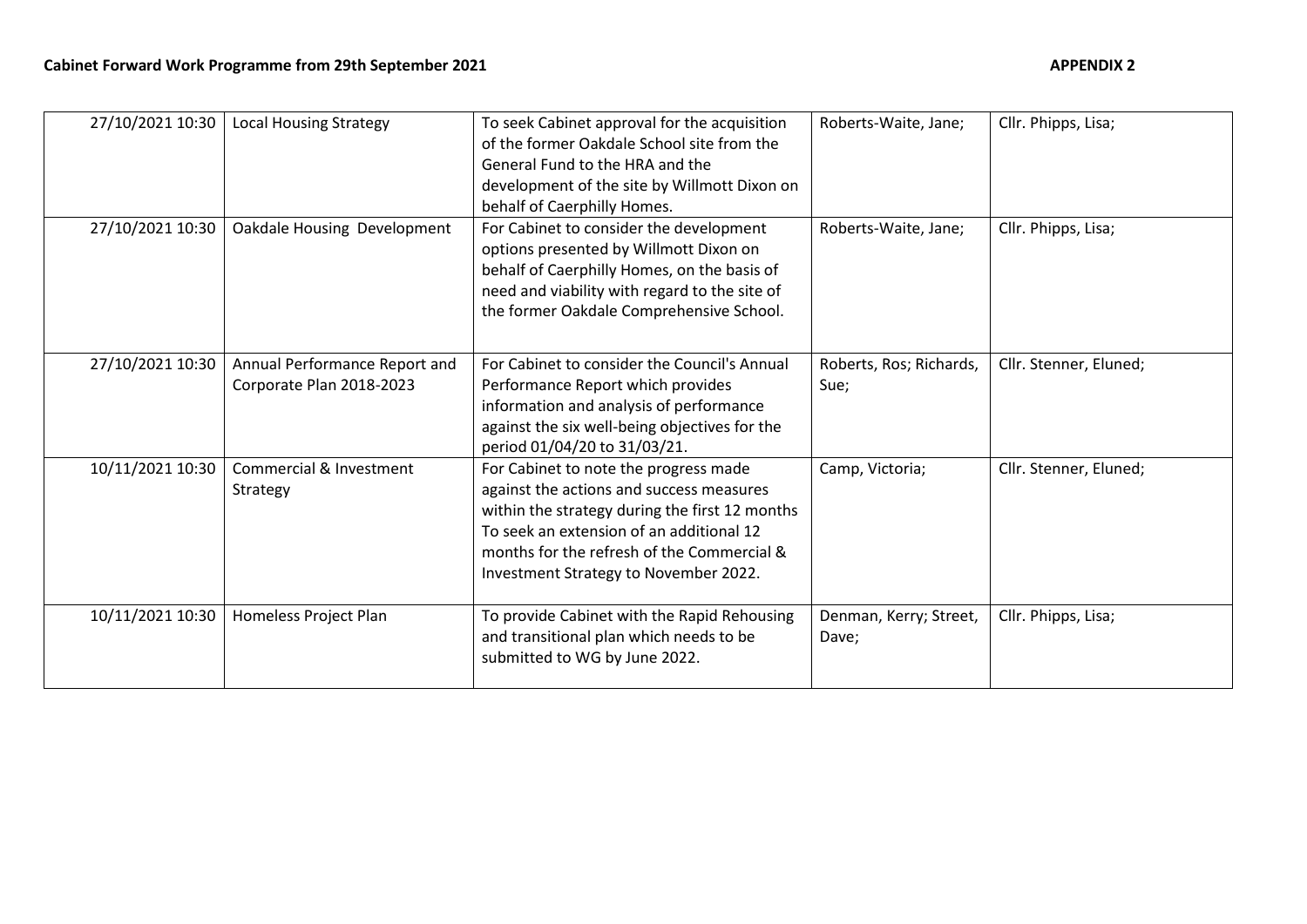| 10/11/2021 10:30 | Dog Control PSPO Proposals                                            | To consider the outcome of a public<br>consultation, together with any<br>recommendations from Scrutiny Committee,<br>on proposals to amend and extend the Public<br>Spaces Protection Order (PSPO) relating to<br>dog control to include the exclusion of dogs<br>from marked sports pitches/areas | Hartshorn, Robert; | Cllr. George, Nigel;     |
|------------------|-----------------------------------------------------------------------|-----------------------------------------------------------------------------------------------------------------------------------------------------------------------------------------------------------------------------------------------------------------------------------------------------|--------------------|--------------------------|
| 10/11/2021 10:30 | ASB/street drinking PSPO                                              | To consider the outcome of a public<br>consultation together, with any<br>recommendations from Scrutiny Committee,<br>on proposals to vary and extend the Public<br>Spaces Protection Orders relating to anti-<br>social behaviour and drinking alcohol in a<br>public place                        | Hartshorn, Robert; | Cllr. George, Nigel;     |
| 24/11/2021 10:30 | <b>Team Caerphilly Transformation</b><br>Programme - 6 monthly update | To provide Cabinet with an update on<br>progress against the Team Caerphilly<br><b>Transformation Strategy</b>                                                                                                                                                                                      | Richards, Sue;     | Cllr. Stenner, Eluned;   |
| 24/11/2021 10:30 | <b>Grass Cutting Regime</b>                                           | To seek the views of Cabinet in relation to<br>grass cutting regimes across the county<br>borough and proposals to enhance and<br>promote bio-diversity following consultation<br>with local members and presentation to<br><b>Scrutiny Committee.</b>                                              | Hartshorn, Robert; | Cllr. Whitcombe, Andrew; |